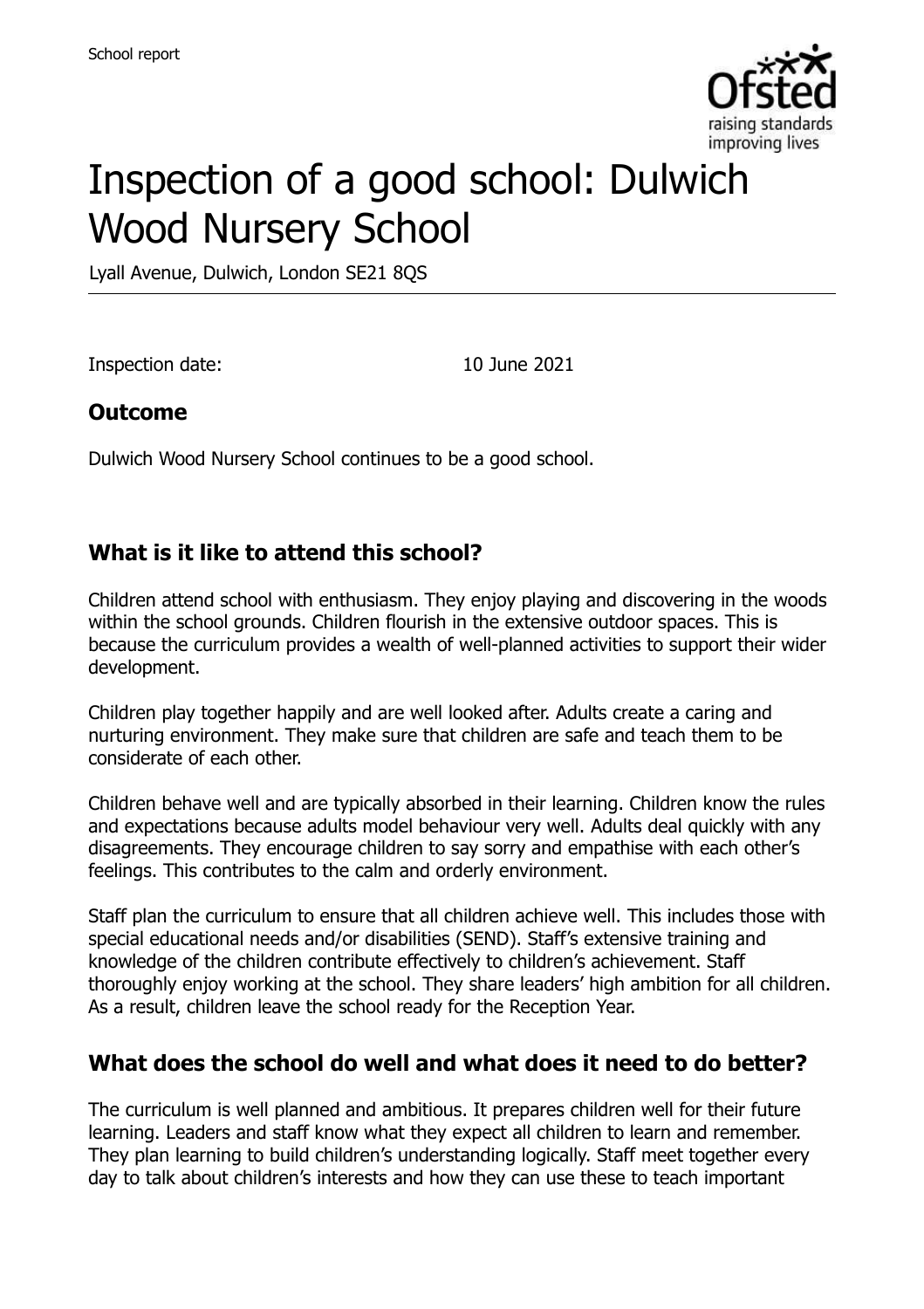

knowledge and skills. Staff understand the statutory requirements for children in the early years. They know the needs of each child well.

Early mathematics is central to the planned curriculum. Children develop their understanding of number in small, manageable steps. Staff repeat activities such as songs and counting to help children secure their knowledge. Day-to-day activities, such as lunchtimes and outdoor play, also include opportunities for children to rehearse and further develop their mathematical understanding. Staff regularly check children's learning and development. They use these checks to adapt their plans.

The curriculum also prioritises communication and language development. Staff introduce new words deliberately. They go over these words to help children understand what they mean. In the provision for two-year-olds, staff use language carefully to encourage children to use words to communicate their needs and feelings. A speech and language therapist trains all staff. As a result, staff confidently use inclusive approaches, such as signing alongside speech, to communicate and sing songs. This also helps to promote children's early language development.

Leaders expect all children to achieve well whatever their needs. Staff are trained to provide appropriate and targeted support for children with SEND, based on individual needs. Staff work closely with Reception teachers in the federated primary school. As a result, transition to the Reception Year is smooth and carefully planned.

Children enjoy hearing stories and creating their own. The curriculum includes books and stories in all areas of learning. Staff demonstrate an enthusiasm and love of books. Before the COVID-19 (coronavirus) pandemic, children took books home to share with their parents and carers. Parents also read with their child in school. This work has been put on hold. Leaders have not fully considered how they might continue to support parents to help their children with reading at home.

Children behave very well. Children's personal, social and emotional development is catered for effectively. Staff receive training on supporting children who are experiencing trauma and attachment issues. Staff are caring and respond consistently to children's needs. They teach children how to share their feelings. Children learn about ways they can show kindness and consideration towards adults and their peers.

Leaders arrange for staff to work collaboratively with other schools. This helps leaders to reflect on and improve the quality of education provided. This work paused due to COVID-19 but will resume next term. Governors regularly discuss curriculum development with school leaders. Governors support leaders. They trust that leaders are making the right decisions. However, governors' understanding of some areas of the early years is still developing. As a result, they do not challenge leaders as well as they could.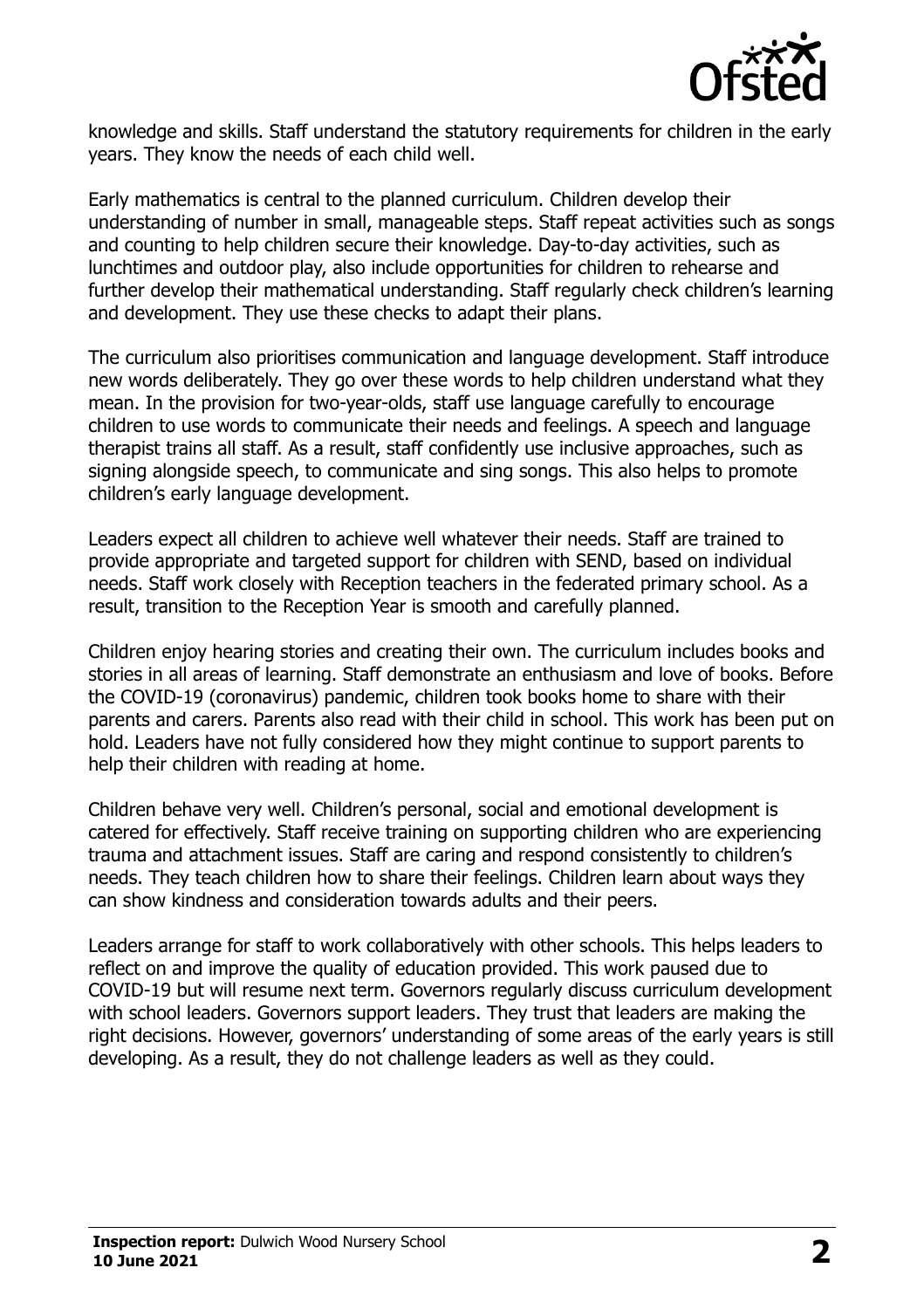

# **Safeguarding**

The arrangements for safeguarding are effective.

Staff create an environment where children feel safe and can share any concerns. Staff receive regular safeguarding training. As a result, staff know how to identify children who may need extra support and how to report concerns.

Leaders are committed to safeguarding. They work well alongside leaders within the federation to safeguard children. Leaders build positive relationships with parents. They provide additional support, such as parenting classes, if appropriate. Leaders work with the local authority and other agencies effectively, so that children and families get the right support they need.

# **What does the school need to do to improve?**

#### **(Information for the school and appropriate authority)**

- Early reading and language development are promoted well. However, since the start of the pandemic, leaders have reduced the help they provide to parents to support their children with reading at home. Leaders have not found alternative ways for children to share books and stories with their families. Leaders should support parents to continue the work the school does to promote reading.
- Governors have high expectations. They make sure that leaders keep them informed about the curriculum on offer. Sometimes, however, governors do not offer rigorous support and challenge to leaders. Governors need to strengthen their knowledge of the early years so they can hold leaders to account fully.

# **Background**

When we have judged a school to be good, we will then normally go into the school about once every four years to confirm that the school remains good. This is called a section 8 inspection of a good or outstanding school. We do not give graded judgements on a section 8 inspection. However, if we find some evidence that a good school could now be better than good, or that standards may be declining, then the next inspection will be a section 5 inspection. Usually this is within one to two years of the date of the section 8 inspection. If we have serious concerns about safeguarding, behaviour or the quality of education, we will convert the section 8 inspection to a section 5 inspection immediately.

This is the first section 8 inspection since we judged the school to be good in May 2016.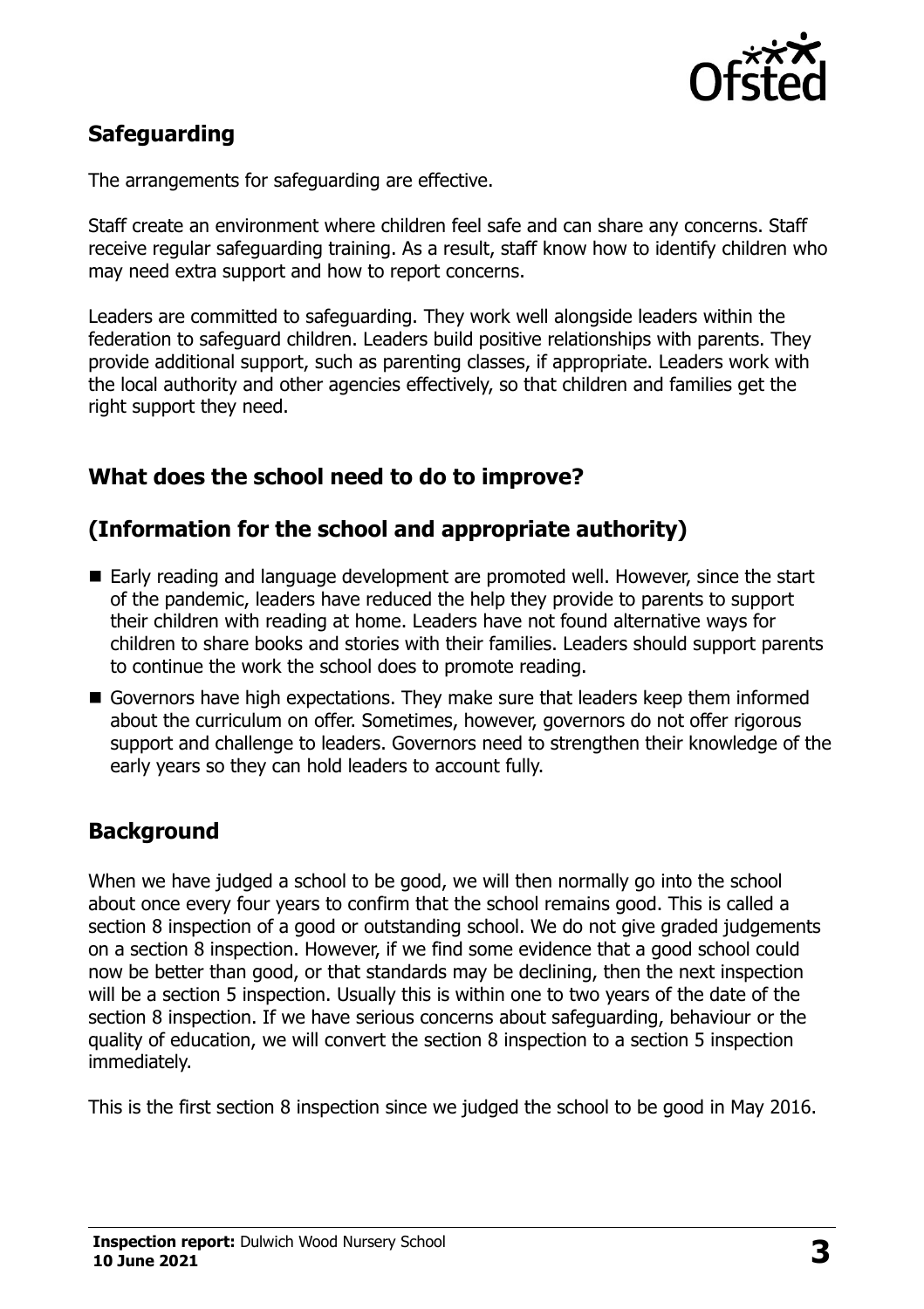

#### **How can I feed back my views?**

You can use [Ofsted Parent View](https://parentview.ofsted.gov.uk/) to give Ofsted your opinion on your child's school, or to find out what other parents and carers think. We use information from Parent View when deciding which schools to inspect, when to inspect them and as part of their inspection.

The Department for Education has further [guidance](http://www.gov.uk/complain-about-school) on how to complain about a school.

If you are the school and you are not happy with the inspection or the report, you can [complain to Ofsted.](https://www.gov.uk/complain-ofsted-report)

#### **Further information**

You can search for published performance information about the school [here.](http://www.compare-school-performance.service.gov.uk/)

In the report, '[disadvantaged pupils](http://www.gov.uk/guidance/pupil-premium-information-for-schools-and-alternative-provision-settings)' refers to those pupils who attract government pupil premium funding: pupils claiming free school meals at any point in the last six years and pupils in care or who left care through adoption or another formal route.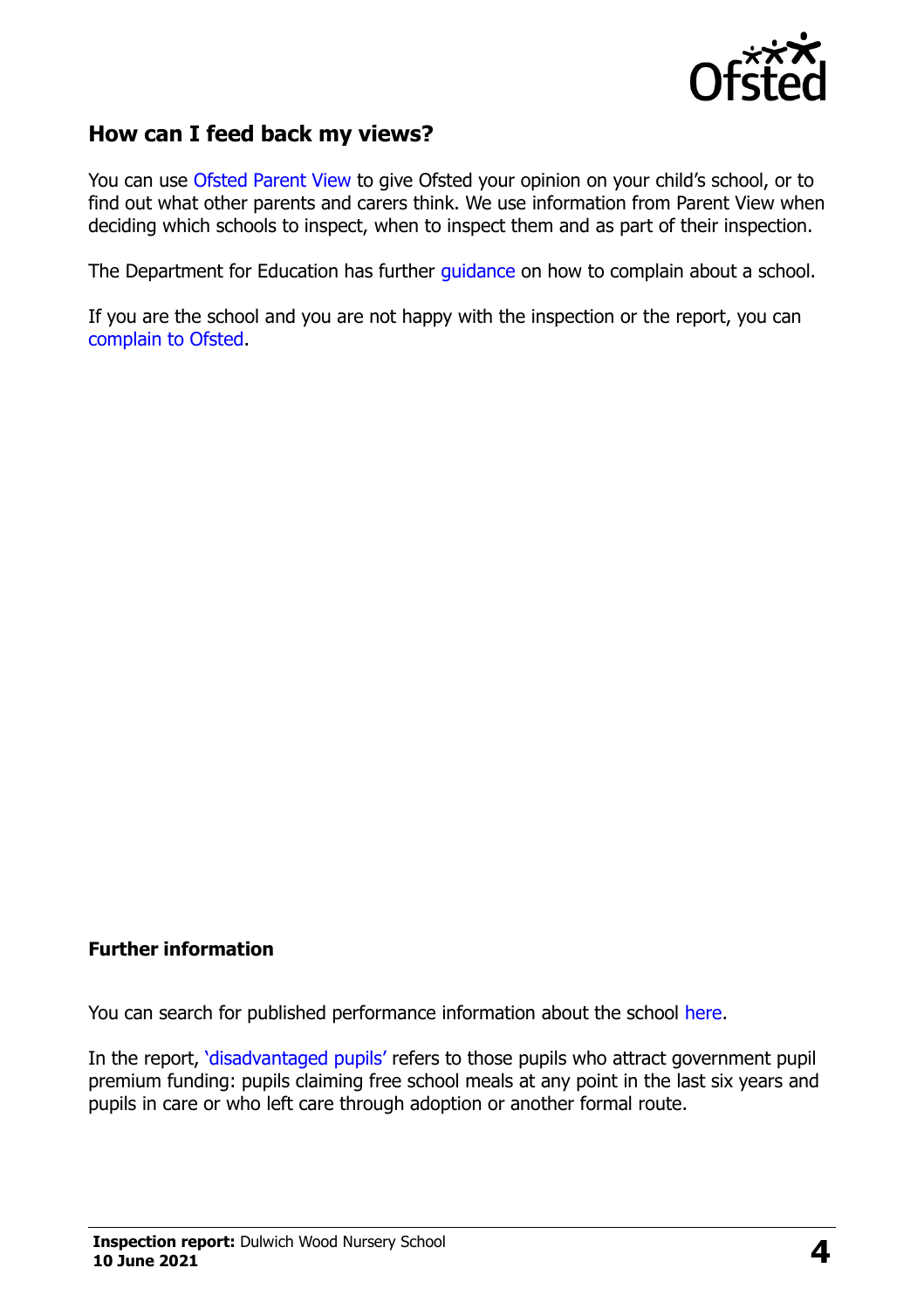

#### **School details**

| Unique reference number             | 100769                                                                  |
|-------------------------------------|-------------------------------------------------------------------------|
| <b>Local authority</b>              | Southwark                                                               |
| <b>Inspection number</b>            | 10192439                                                                |
| <b>Type of school</b>               | <b>Nursery</b>                                                          |
| <b>School category</b>              | Community                                                               |
| Age range of pupils                 | $2$ to 5                                                                |
| <b>Gender of pupils</b>             | Mixed                                                                   |
| Number of pupils on the school roll | 105                                                                     |
| <b>Appropriate authority</b>        | The governing body                                                      |
| <b>Chair</b>                        | Sandra Potter                                                           |
| <b>Headteacher</b>                  | <b>Helen Rowe</b>                                                       |
| Website                             | www.dulwichwood.com                                                     |
| Dates of previous inspection        | 10 and 11 May 2016, under section 5 of the<br><b>Education Act 2005</b> |

# **Information about this school**

- The current headteacher took up her post after the previous inspection. She is also the headteacher of Dulwich Wood Primary School and Dulwich Wood Children's Centre.
- There are two chairs of the governing body, who currently share the role. They took up their posts in March 2021.

# **Information about this inspection**

- This was the first routine inspection the school received since the COVID-19 pandemic began. Inspectors discussed the impact of the pandemic with the school and have taken that into account in their evaluation.
- Inspectors held meetings with the headteacher, deputy headteacher and the special educational needs and disabilities coordinator. Inspectors also spoke with the chairs of governors and a school improvement adviser from the local authority.
- Inspectors did deep dives in these areas: communication and language, literacy, mathematics and personal, social and emotional development. This involved meeting with leaders, talking to staff and looking at children's work. Inspectors also visited lessons, spoke to children and watched them learning and playing.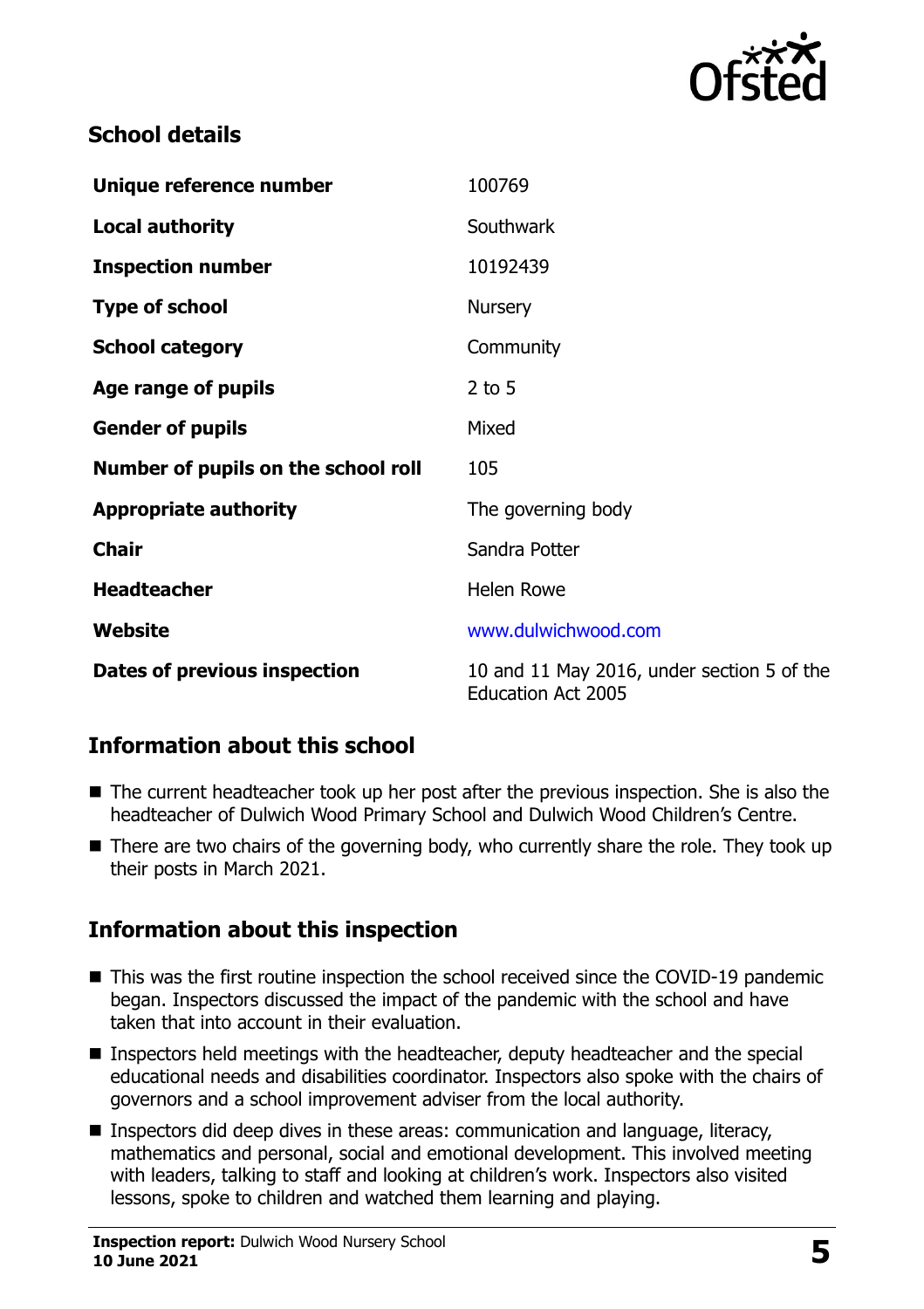

- **Inspectors checked safeguarding arrangements in the school. They spoke to leaders** and staff about what they do to safeguard children's welfare. They also checked that leaders undertake the necessary pre-employment checks on staff and looked at documentation.
- **Inspectors looked at the nine responses to the Ofsted parent survey, Parent View, and** spoke to some parents to find out their views. They also considered 13 responses to the Ofsted staff survey.

#### **Inspection team**

Andrea Bedeau, lead inspector Her Majesty's Inspector

Bryony Freeman Her Majesty's Inspector